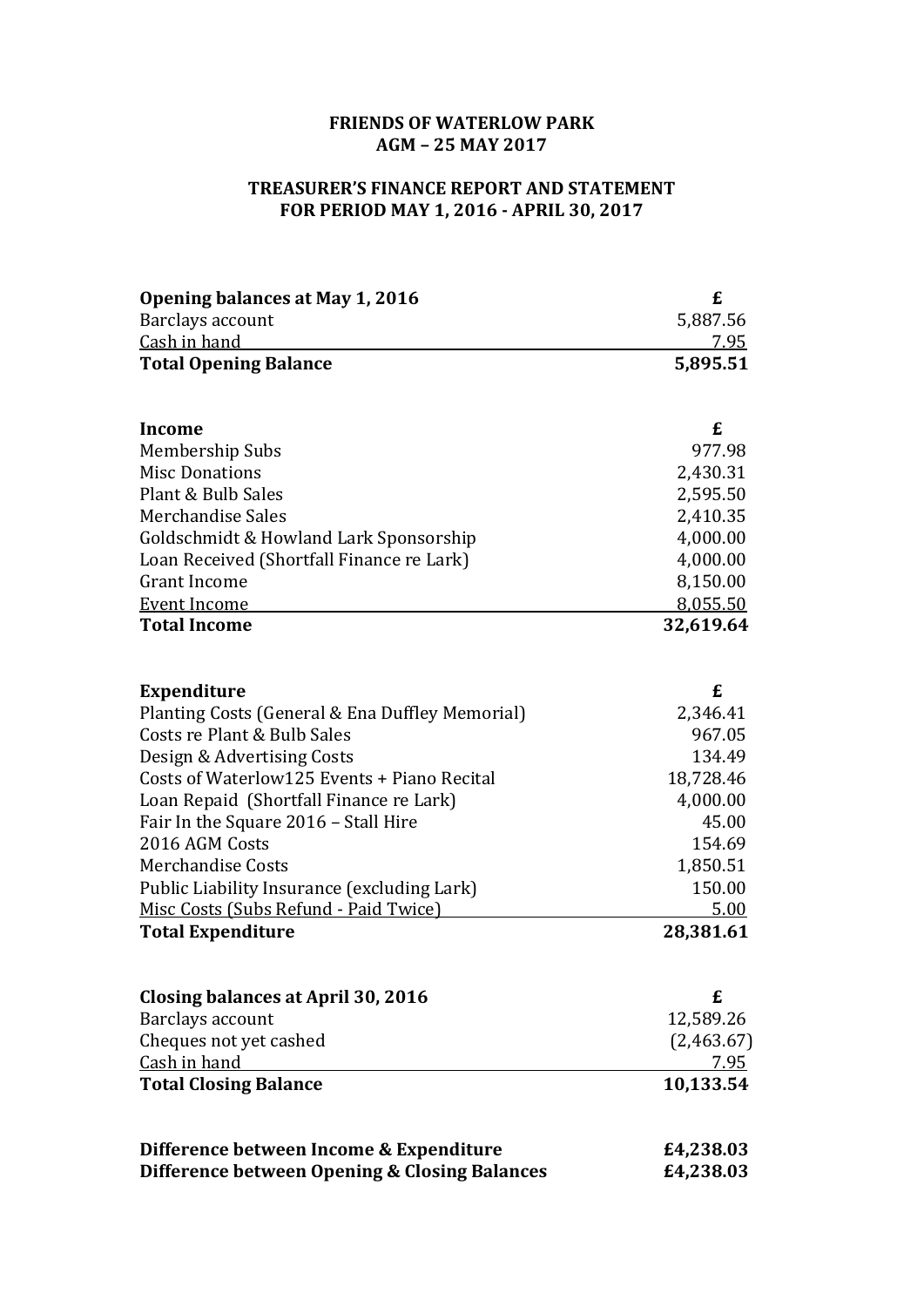## **TREASURER'S NOTES TO ACCOMPANY ACCOUNTS PERIOD MAY 1, 2016 TO APRIL 30, 2017**

The last vear was a very positive one from a financial perspective, as well as a year of very hard work by your committee.

Not only did we maintain our annual planting spend at  $£2,000$  but we also spent  $£350$  on the Fragrant Border, the latter paid for by the friends of the late Ena Duffley.

It cost us £19,504.58 to put on Waterlow125 and The Lark In The Park, (including approx  $£800$  of costs in 2015-16) but we brought in  $£6,211.76$  in income,  $E4,000$  in sponsorship from Goldschmidt & Howland,  $E8,150$  in grant income and  $£1,200$  in event specific donations (including a single anonymous donation of  $£1000$ ). This meant that the event showed a profit of just  $£57.18$ . There is a more detailed breakdown attached hereto.

Despite these increased costs we still showed a surplus of  $E4,238.03$ . This is a significant improvement on last year  $(E1,416.40)$  and on 2014-15  $(E807.14)$ .

Our trading profits derive mostly from Patricia Walby's Plant & Bulb Sales, which showed a profit of £1,628.45 (last year  $£1,400$ ) – thanks to her, April Cameron and all who contributed.

Our 2016 Classical Recital at Highgate School gave us a surplus of £1,519 (a similar amount going to our co-promoters, The Harington Society).

We also celebrated our  $125<sup>th</sup>$  Anniversary Year with a number of merchandising initiatives. Ceridwen organised our Commemorative Mug – the costs of which at  $E823.47$  have been well offset by sales so far of  $E1,122.46$  giving us a profit of £298.99. Fiona and Marcia put together and marketed our 2017 Calendar, which brought in £1,237.64 against costs of £1,062.04 (£175.60 profit).

Over £650 was donated by members and park users who like to show their appreciation in small ways (including our JustGiving.com campaign). It goes without saying that such gifts really help us in our efforts!

Showing any kind of surplus is pleasing since we do not feel that our existence is predicated on making profit. However, with a further  $£2,000$  committed for this year's planting, being able to build a reasonable level of reserves is most reassuring for our future. It would be nice to think we had a reasonable sum in hand if there was a particular project that we might wish to pursue in the future.

Richard Shipman Treasurer May 2017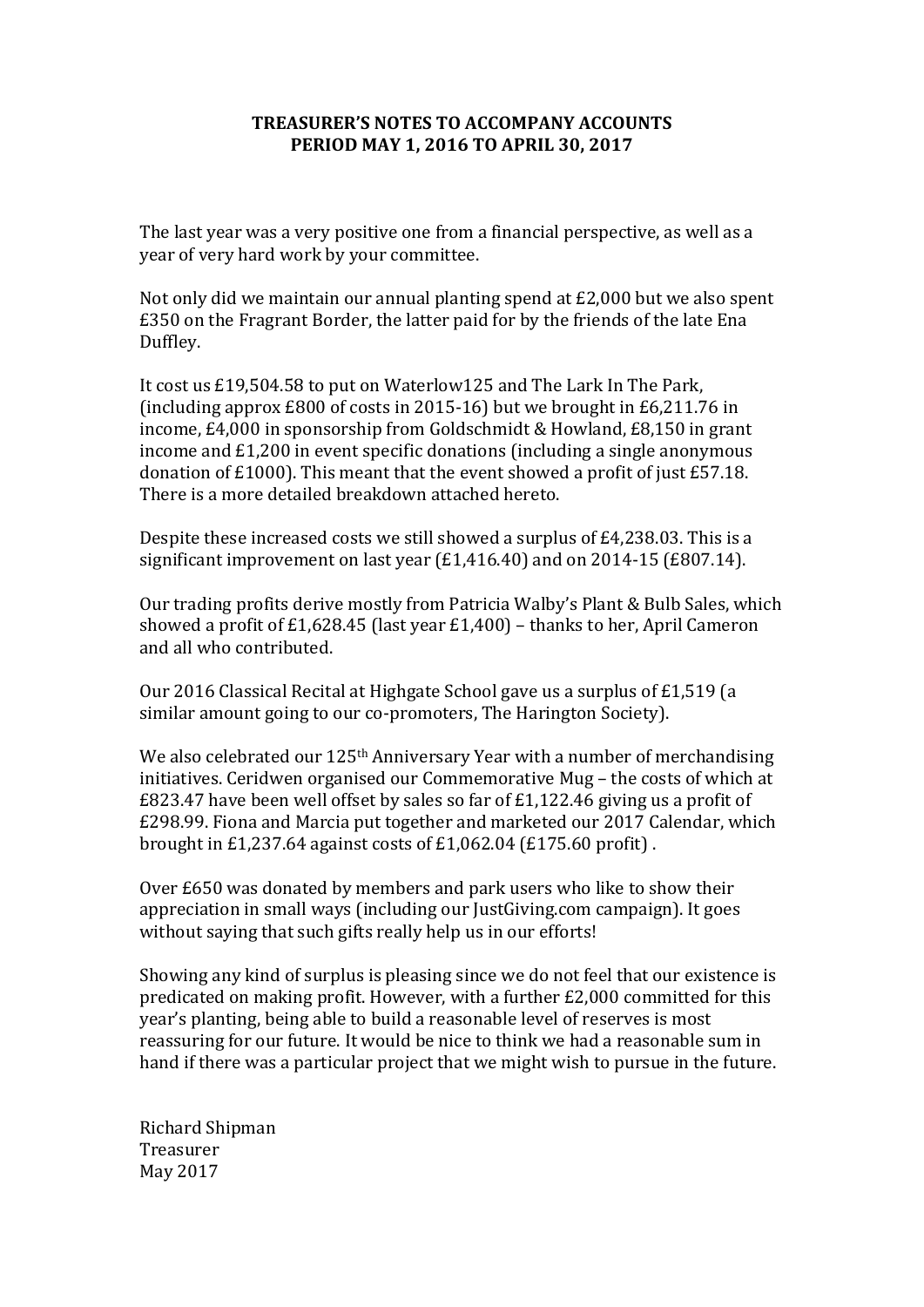## **WATERLOW125 ACCOUNTS**

| <b>TOTAL COSTS</b>                               | £19,504.58 |
|--------------------------------------------------|------------|
| <b>TOTAL INCOME</b>                              | £19,561.76 |
|                                                  | £6,211.76  |
| Lark Receipts                                    | £6,026.64  |
| <b>Bat Walk Income</b>                           | £185.12    |
| <b>Income</b>                                    |            |
|                                                  | £1,200.00  |
| Nick & Caroline Peacey Donation                  | £200.00    |
| Anonymous Donation                               | £1,000.00  |
| <b>Donations</b>                                 |            |
|                                                  | £4,000.00  |
| Sponsorship<br>Goldschmidt & Howland Sponsorship | £4,000.00  |
|                                                  | £8,150.00  |
| The Stationers Foundation                        | £500.00    |
| <b>Ernest Cook Trust</b>                         | £1,900.00  |
| Awards For All (Big Lottery Fund)                | £3,750.00  |
| <b>Camden Community Festival Fund</b>            | £2,000.00  |
| <b>Grants</b>                                    |            |
|                                                  | £19,504.58 |
| David Lindo Schools' Bird Talk                   | £300.00    |
| Schools Project (Seeds & Art)                    | £68.69     |
| <b>W125 General Costs</b>                        | £210.95    |
| <b>Photo Competition</b>                         | £302.73    |
| Schools' Sunflowers Project                      | £218.82    |
| Park Bat Walk Costs                              | £129.60    |
| Lark in the Park (inc Sedum Circle)              | £18,273.79 |
| ししょい                                             |            |

**PROFIT £57.18**